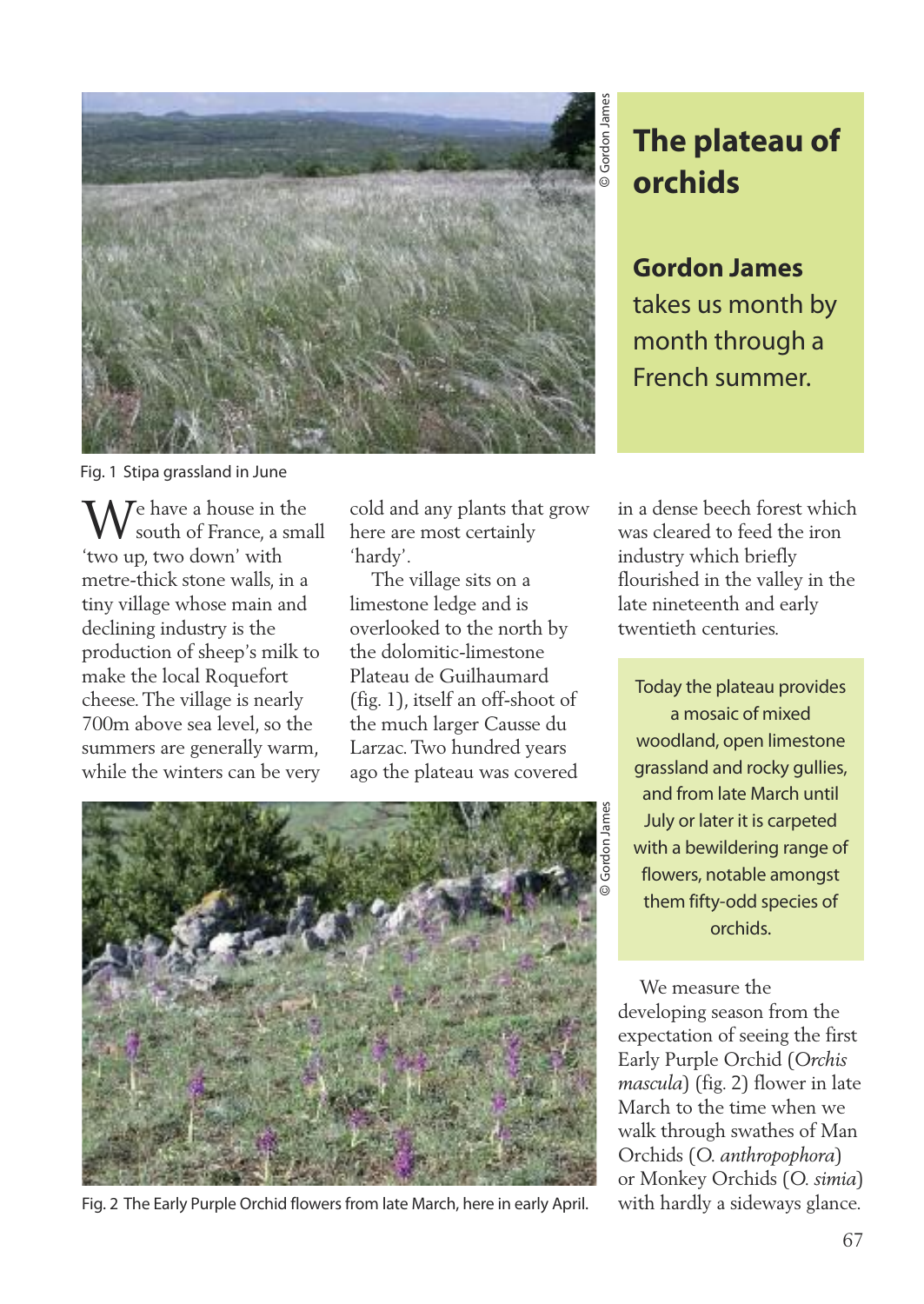

Figs 3a & b Lady Orchid in April. Fig. 4 Military Orchid.

After taking slightly early retirement, we moved here for a year and followed the sequence of flowers through a whole season.

In late March and early April, while Perennial Candytuft (*Iberis saxatilis*) carpets the stonier areas of the plateau with white, and the large green lizards are waking up in the sunshine, spikes of Early Spider Orchid (*Ophrys sphegodes*) start to appear along the roadsides



Fig. 5 Burnt Orchid.



around the village and the Early Purple Orchids are scattered across the plateau. At the same time many hundreds of thousands of plump rosettes of the Lady Orchid (*Orchis purpurea*) (figs 3a & b) are beginning to bud up and after two weeks open into flower spikes.As the Lady Orchids reach their peak, the much paler spikes of the Military Orchid (*O. militaris*) (fig. 4) appear, especially against the limestone rocks on the edges of the grasslands, along with spikes of the Green-winged Orchid (*Anacamptis morio*) and Burnt Orchid (*Neotinea ustulata*) (fig. 5).The Monkey Orchid (fig. 6) was first pointed out to us in late April, as we were being driven along the road that skirts the plateau by a couple of German friends, amateur botanists who also have a house in the village.The orchids formed a small colony

© Gordon Jame Gordon James



amongst some rocks; we stopped for a photo opportunity and its strange, dancing flowers soon became a favourite. Like most orchid species in this area, soon after spotting your first you start to notice them everywhere.This was also true a couple of weeks later as the small, thin spikes of the Man Orchid started to form large swathes amongst short grassland. Orchids being orchids, there is a degree of blurring between species, and individuals are not always that easy to identify; we presumed many to be hybrids. In April the orchids share the ground with innumerable flowers including dwarf narcissus, Grape Hyacinths (*Muscari atlanticum*), Pasque Flowers (*Pulsatilla vulgaris* and *P. rubra*), *Daphne cneorum* shrublets, fritillaries (*Fritillaria pyrenaica*), *Helianthemum apenninum* and *Tulipa sylvestris*.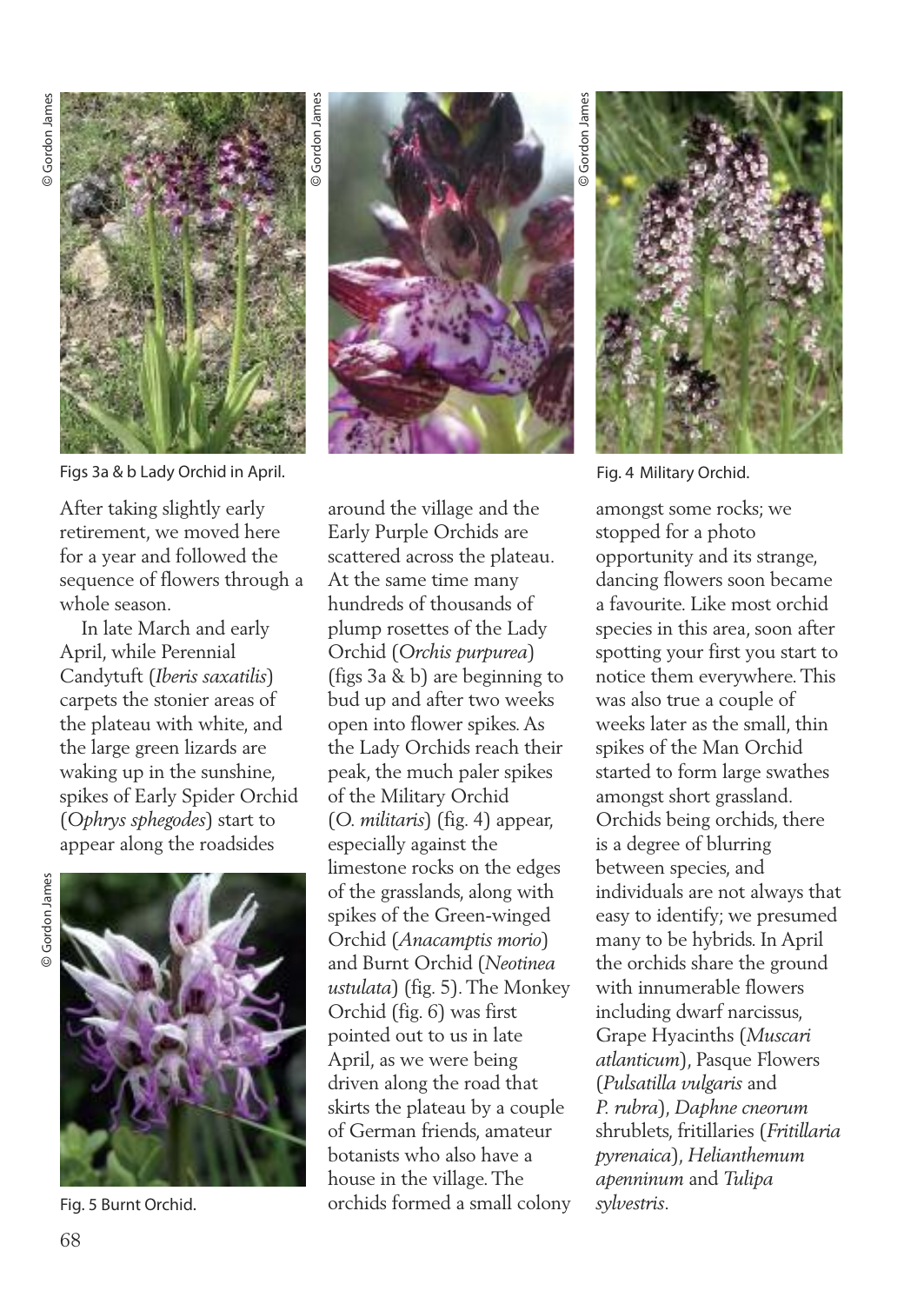Throughout May the other promiscuous orchid group, the Bee Orchids, proliferate. And if the *Orchis* species can be difficult to identify, the *Ophrys* can be nearly impossible.The most spectacular of these is *Ophrys aveyronensis* (fig. 7) which is endemic to this region and has an unmistakable large round labellum or lip, with pink sepals and darker pink petals; we first saw it in early May while walking in one of the less-visited sections of the plateau.Throughout the month, *Ophrys scolopax* (fig. 8), *O. insectifera* (fig. 9), *O. apifera* and *O. fusca* appeared here and there, as well as the much less common Yellow Bee Orchid (*O. lutea*), which we had seen in some abundance much earlier in the year, nearer the coast where the seasons start earlier.

Between the plateau and the village runs a track with limestone to the south and a thick bed of Jurassic clay to the north, and beside this track lies a low hill with springs running down from where the clay and limestone meet. Lining each side of these damp flushes can be found small spikes of the Tongue Orchid (*Serapias lingua*) (fig. 10), and not far away in a damp meadow the even smaller green spikes of the Frog Orchid (*Dactylorhiza viride*). In mid-May both the Lesser and the Greater Butterfly Orchids could be

found across the plateau: *Platanthera bifolia* (fig. 11) and *P. chlorantha*.At the same time, in the shadier hollows were the first of the Helleborines, the Swordleaved Helleborine (*Cephalanthera longifolia*) (fig. 12).We would have to wait till early June for the rest of this fascinating group.

While many of the orchid species described here could be found in colonies covering large areas of a hillside, others tended to occur here and there in small groups.The most spectacular was the Lizard Orchid (*Himantoglossum hircinum*) (figs 13a & b), with its extraordinarily long spur which starts tightly curled and then gradually opens to hang down like a lolling tongue.We first saw it in the last week of May on a herb-rich bank on another part of the huge Larzac upland; then for the next month or so, every day we went out we encountered between one and a dozen plants here and there, including a few beside a path a few hundred metres from the house.The other notable 'loner' was the Violet Limodore (*Limodorum abortivum*) (fig. 14), a leafless saprophyte with bright violet flowers, which we saw on a regular basis on banksides throughout May and June. The Twayblade (*Neottia ovata*) can be found almost anywhere where there is a good woodland canopy,



Fig. 6 The Monkey Orchid.



Fig. 7 The most spectacular Ophrys orchid, *Ophrys aveyronensis*.



Fig. 8 Ophrys scolopax.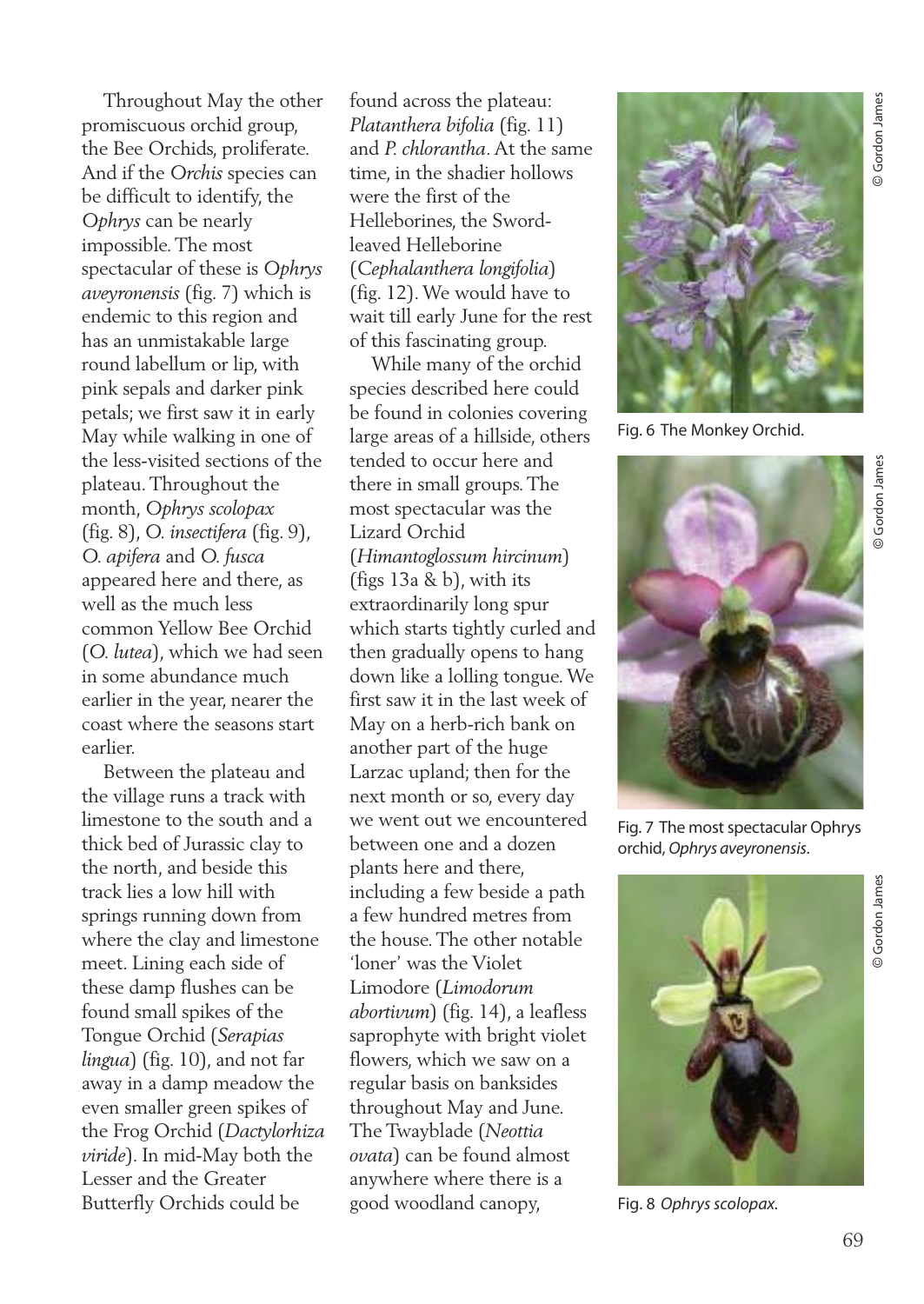

Fig. 9 *Ophrysinsectifera.*

particularly beech woods, but never in very large numbers. The two local species of Fragrant Orchid (*Gymnadenia conopsea* and G*. odoratissima*) (fig. 15) we found while exploring the steep meadows which overlay the clay deposits. Both species are fragrant and can easily be told apart by the length of their spurs.

During late May we found the parasitic Bird's Nest



Fig. 10 Tongue Orchid in damp areas.

Orchid (*Neottia nidus-avis*) on the plateau in just two locations; it is probably more widespread but at a casual glance it can be mistaken for the much more common parasite, the Broomrape (*Orobanche* species), four species of which we found growing on the plateau.The Marsh Orchids (*Dactylorhiza maculata*, *D. fuchsii* and *D. elata*) began to flower during the last weeks of May



Fig. 11 Lesser Butterfly Orchids widespread across the plateau.

and through June, generally in damper ditches. *D. elata* (fig. 16) was particularly striking with its long bracts. In a different habitat the pale yellow Elder-flowered Orchid (*D. sambucina*) (fig. 17) grows out in the open in thin rocky grassland and appears to be restricted to one particular site on the edge of the plateau, just off the roadside near the small hamlet of Canals.

The really big May orchid show was provided by the Pyramidal Orchids (*Anacamptis pyramidalis)*



© Gordon James Gordon James



Fig. 12 Sword-leaved Helleborine.



Figs. 13a & b Lizard Orchid first seen in the last week of May.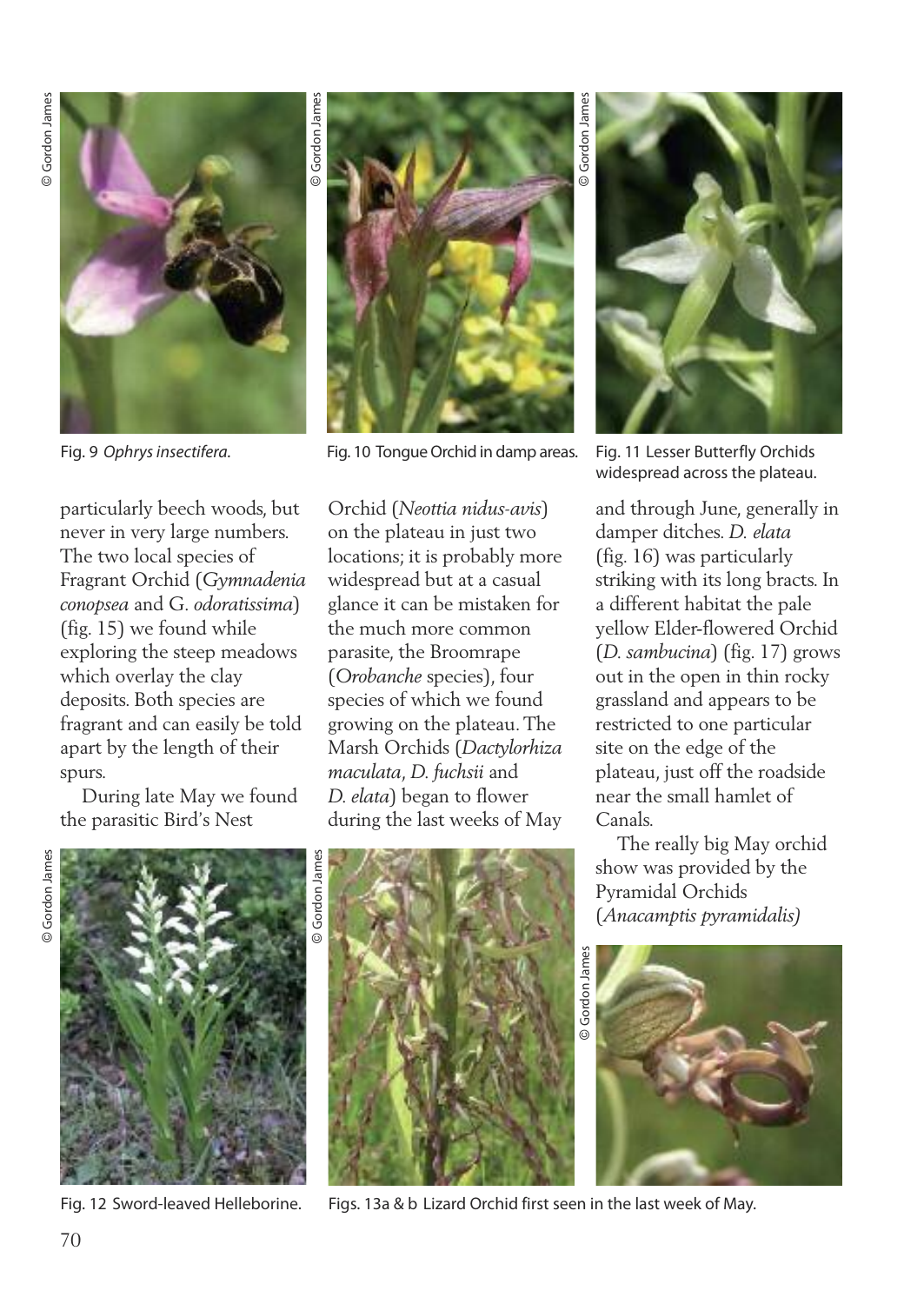

Fig. 14 Violet Limodore.

(fig. 18) which appeared everywhere, carpeting the ground in many places together with blue Cupid's Dart (*Catananche caerulea*) and the Feather Grass (*Stipa pennata*). In that especially cool and damp summer, many of the orchid species flowered throughout June and some into July, but the particular interest in these later months was provided by various species of Helleborine. In early June, generally hiding in



Fig. 15 Fragrant Orchid.

shadier areas either on steep north-facing slopes or under the dense shade of the ubiquitous Box shrubs, the first flowers of the two remaining *Cephalanthera* species start to appear: the Large White Helleborine (*C. damasonium)* and the Red Helleborine (*C. rubra*) (fig. 19). Because of their retiring habit and the fact that the flowers are somewhat devoid of any strong features, these plants proved difficult

Fig. 16 *Dactylorhiza elata* began to flower during the last weeks of May and through June, generally in damper ditches.

to photograph well.The other genus of Helleborines, *Epipactis*, came and went during the later stages of June and into July, with *E. microphylla*, *E. helleborine* and *E. muelleri* growing shyly in the shade of the box and beech woods. In July that year, the last orchid species we saw was the beautiful





Fig. 17 Elder-flowered Orchid. Fig. 18 Pyramidal Orchids make a spectacular show in May.



Fig. 19 Red Helleborine generally hides in the shadier areas.